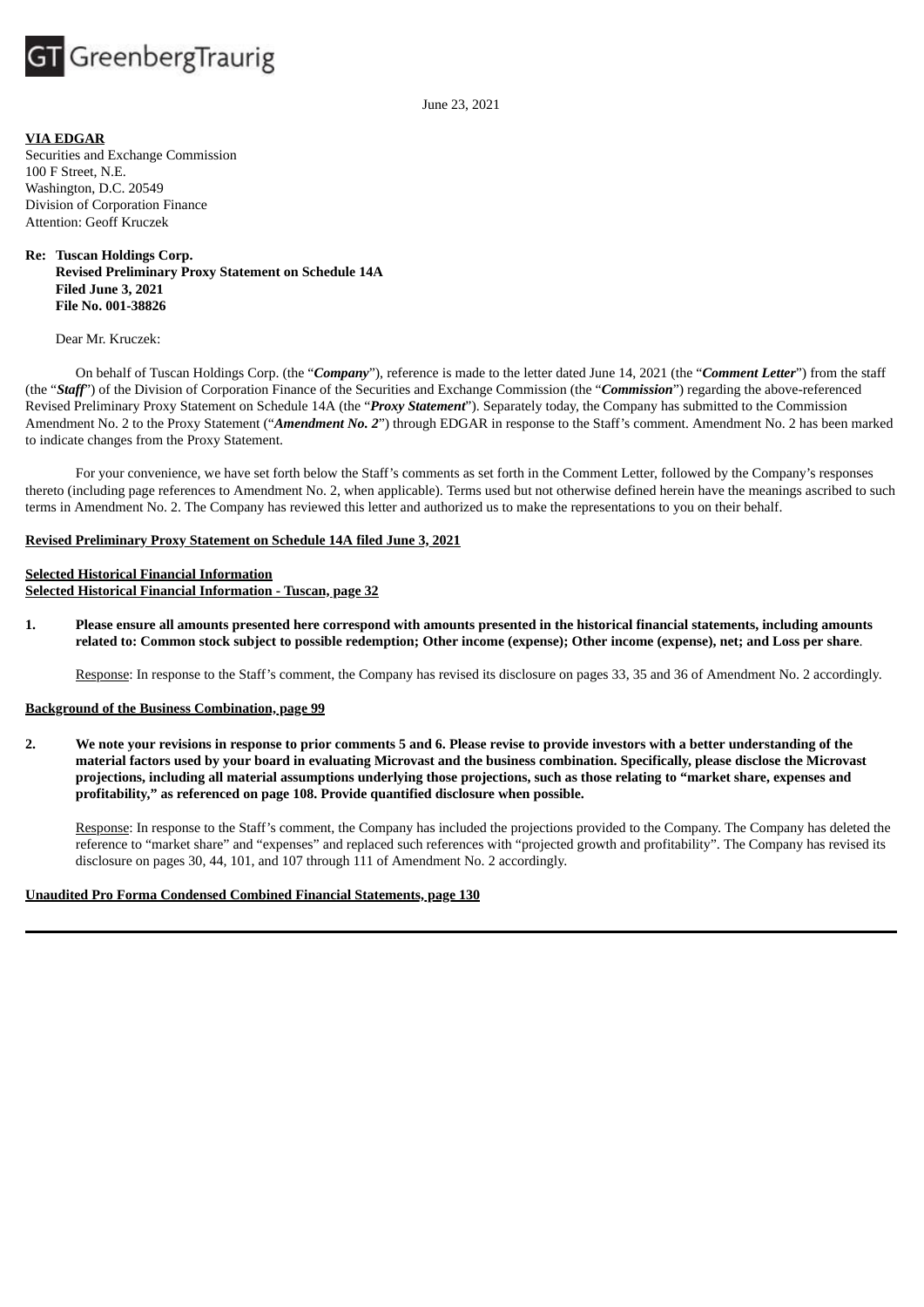3. Please revise your disclosures related to the Earnout Shares to explain your proposed accounting for the shares and revise the pro forma financial statements accordingly. If you determine that the Earnout Shares will be required to be accounted for as liabilities, please disclose and discuss the potential impact of the shares on future results and provide a sensitivity analysis that quantifies the potential impact that changes in the per share market price of the post combination common stock could have on the pro forma financial **statements.**

Response: In response to the Staff's comment, the Company has revised the disclosure on page 135 of Amendment No. 2 to include the requested disclosures related to the Earnout Shares to explain the proposed accounting for the Earnout Shares. Please see below for the Staff's consideration a detailed explanation of the considerations undertaken in determining the accounting treatment for the Earnout Shares.

The following U.S. GAAP requirements were considered in accounting for the earnouts:

- · ASC 718, Compensation – Stock Compensation ("ASC 718");
- · ASC 480, Distinguishing Liabilities from Equity ("ASC 480");
- · ASC 815, Derivatives and Hedging, ("ASC 815"); and
- · ASC 805, Business Combinations.

As described in Amendment No. 2, the merger will be accounted for as a reverse recapitalization, which is, in substance, a capital transaction rather than a business combination. That is, the transaction is equivalent to the issuance of shares by Microvast (i.e., a private operating company) for the net monetary assets of the Company (i.e., a public shell company) accompanied by a recapitalization.

Therefore, the accounting for the Earnout Shares arrangement does not fall under ASC 805 because the Earnout Shares are payable to the Microvast equity holders (i.e., the accounting acquirer in the merger). The Earnout Shares, which are payable to the Microvast equity holders on a pro rata (as-converted-to-Microvast -common stock) ownership basis, are viewed as an in-substance dividend to the Microvast equity holders that is contingent upon the achievement of either (1) a specified share price target or (2) the occurrence of a change of control. More specifically, 20 million shares will be issued to Microvast equity holders (pre-merger) if either of the following condition is met during the three year period beginning on the closing of the merger and ending three years after the closing of the merger (the "Earn Out Period"):

- The daily volume-weighted average price of the Company's stock price is greater than or equal to \$18.00 for any 20 trading days within a 30 day trading period during the Earn Out Period; or
- There is a Change of Control during the Earn Out Period that will result in holders of common stock receiving a per share amount greater than or equal to \$18.00. For this purpose, a "Change of Control" includes the following:
	- (i) a sale, lease, license or other disposition, in a single transaction or a series of related transactions, of 50% or more of the assets of the Company and its subsidiaries, taken as a whole;
	- (ii) a merger, consolidation or other business combination of the Company resulting in any person or "group" (within the meaning of Rules 13d-3 and 13d-5 under the Exchange Act as in effect on the Closing Date) acquiring at least 50% of the combined voting power of the then outstanding securities of Company or the surviving person outstanding immediately after such combination; or
	- (iii) any person or "group" (within the meaning of Rules 13d-3 and 13d-5) obtaining beneficial ownership (as defined in Rules 13d-3 and 13d-5 under the Exchange Act) of the voting stock of the Company representing more than 50% of the voting power of the capital stock of Company entitled to vote for the election of directors of the Company.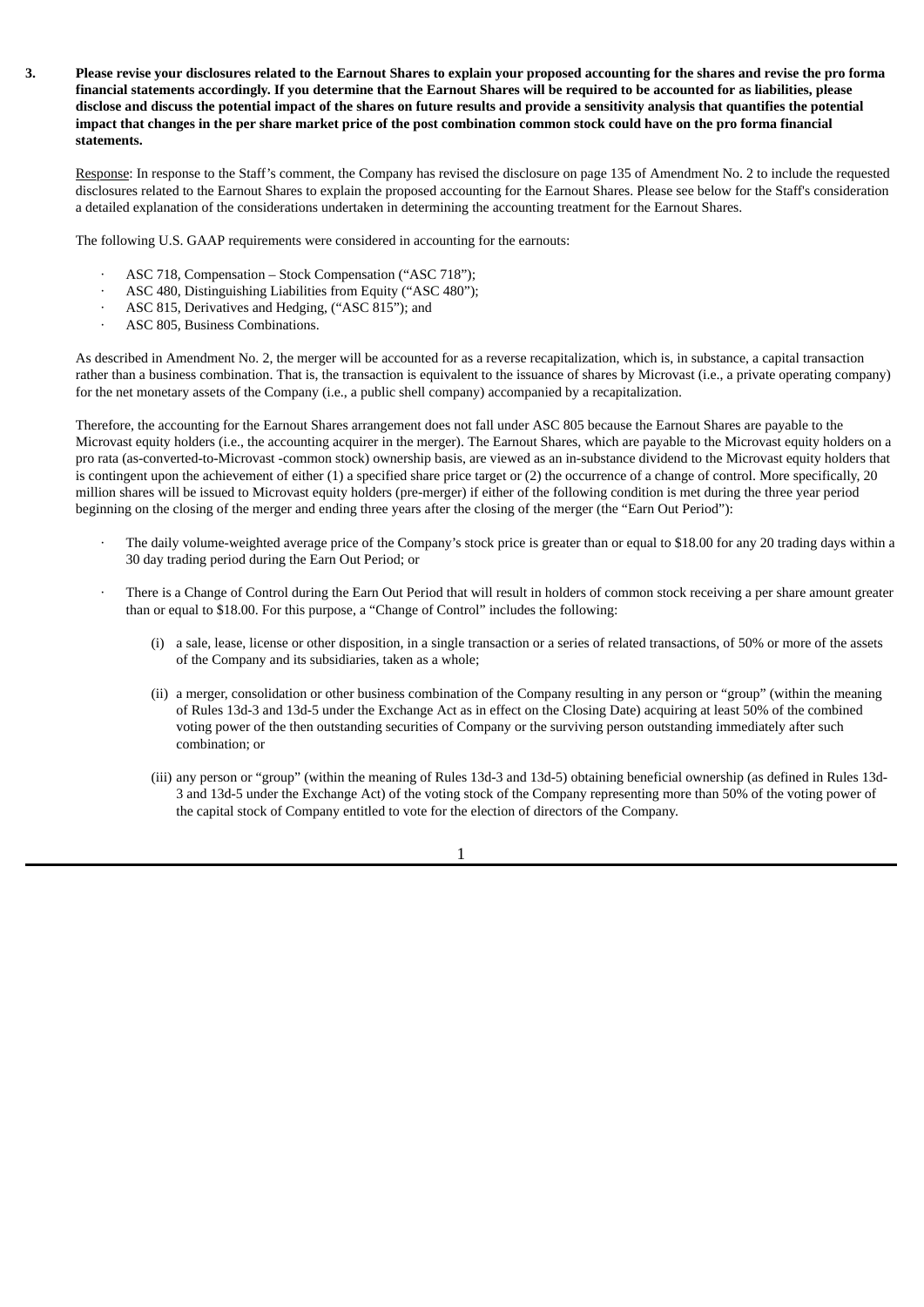Both the number of Earn-Out Shares and the price per share is subject to adjustment to reflect the effect of any stock split, reverse stock split, stock dividend, reorganization, recapitalization, reclassification, combination, exchange of shares or other like change with respect to the common stock (i.e., dilutive activities).

The accounting for the Earnout Shares was first evaluated under ASC 718 to determine if the arrangement represents a share-based payment arrangement. Because the Earnout Shares are issued to all of Microvast's equity holders (before the merger) and there are no service conditions nor any requirement of the participants to provide goods or services, we determined that the Earnout Shares are not within the scope of ASC 718. In reaching this conclusion, we focused on the fact that the Earnout Shares are not provided to any holder of options or unvested stock but rather the arrangement is provided only to vested equity holders.

Next we determined that the Earnout Shares represent a freestanding equity-linked financial instrument to be evaluated under ASC 480 and ASC 815-40.

The Company evaluated the three types of freestanding financial instruments that require liability classification under ASC 480 as follows:

- · *Mandatorily redeemable financial instruments:* The Company concluded that the Earnout Shares do not represent a liability under ASC 480-10-25-4 through 25-7 because they are not in the form of outstanding shares subject to redemption for cash or other assets upon the occurrence of an event that is certain to occur.
- · *Obligation to repurchase equity shares:* The Company concluded that the Earnout Shares do not embody an obligation to repurchase equity shares by transferring assets under ASC 480-10-25-8 because the arrangement is only settleable in common stock that is redeemable only upon a final liquidation. -
- · *Variable share-settled obligation:* The Earnout Shares are not issuable based on a fixed monetary amount known at inception, do not involve variations in something other than the fair value of the Company's equity shares nor variations inversely related to the fair value of the Company's equity shares. Therefore, the Company concluded that the Earnout Shares do not represent a liability under ASC 480- 10-25-14.

Based upon the analysis above, the Company concluded that the Earnout Shares should not be classified as a liability under ASC 480.

It was next evaluated whether the Earnout Share arrangement, which meets the definition of a derivative instrument pursuant to ASC 815, qualifies for the scope exception in ASC 815-10-15-74(a), which states that a reporting entity shall not consider contracts that are both (a) indexed to an entity's own stock and (b) classified in stockholders' equity in its statement of financial position to be derivative instruments. This analysis was performed in accordance with the guidance in ASC 815-40.

Under ASC 815-40, an entity must first evaluate whether an equity-linked instrument is considered indexed to the reporting entity's stock. This analysis, which is performed under ASC 815-40-15, is a two-step test that includes evaluation of both exercise contingencies and settlement provisions. The Earnout Share arrangement contains two exercise contingencies – the daily volume weighted average stock price and a Change of Control on the basis of a specific price per share. Neither contingency is based on an observable market or an observable index other than one based on the Company's stock. With respect to settlement provisions, the number of Earn Out Shares is adjusted only for dilutive activities, which are an input into the pricing of a fixed-for-fixed option on equity shares under ASC 815-40-15-7E(c). It is important to note that, in absence of dilutive activities, there will be either zero or 20 million shares issuable under the Earnout Share arrangement; therefore, the triggering events for issuance of shares is only an exercise contingency to be evaluated under step 1 of ASC 815-40-15.

We next considered the equity classification conditions in ASC 815-40-25 and concluded that all of them were met. Therefore, the Earnout Share arrangement is appropriately classified in equity.

As the merger is accounted for as a reverse recapitalization, the fair value of the Earnout Share arrangement as of the merger date will be accounted for as an equity transaction (as a deemed dividend) as of the closing date of the merger.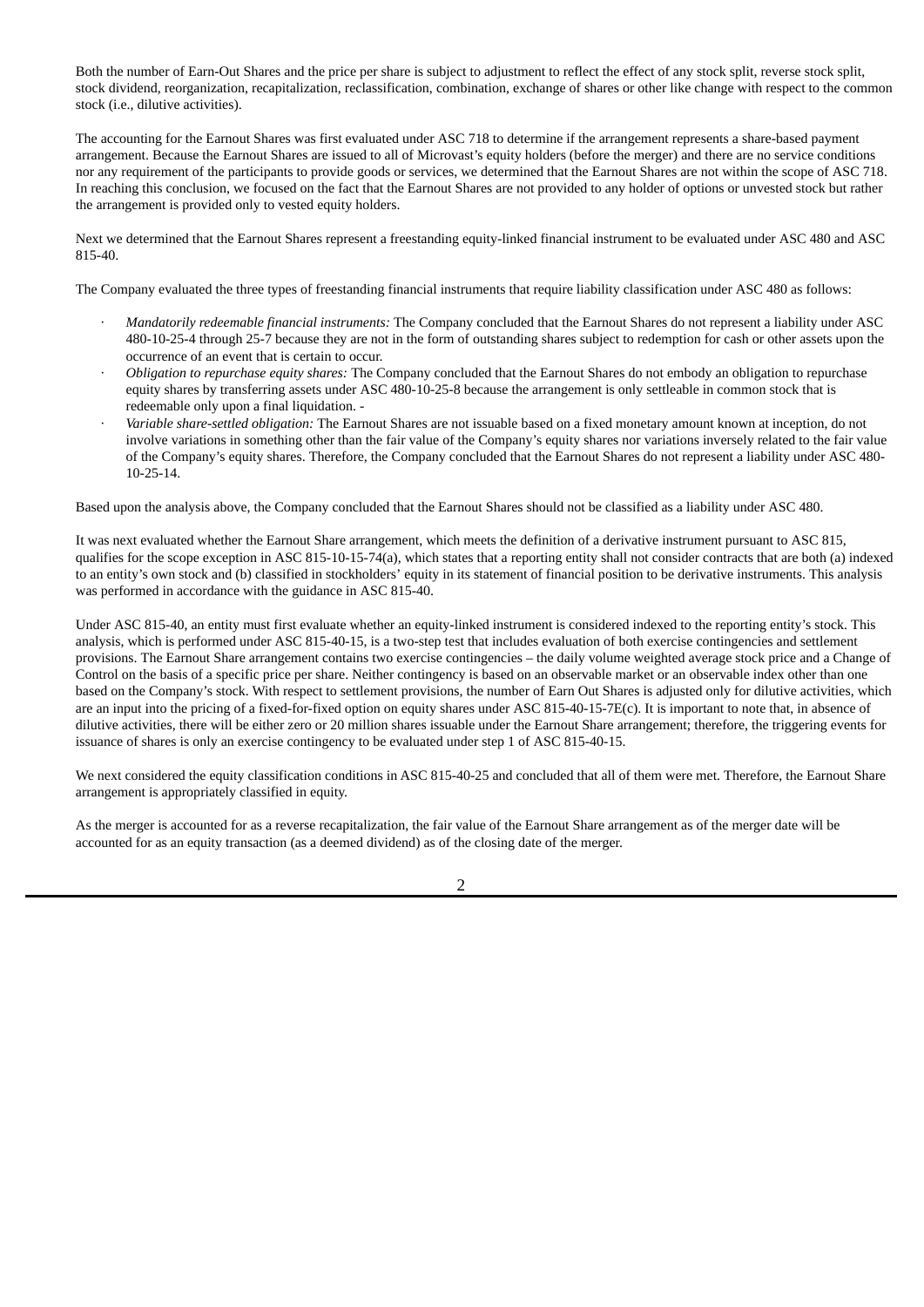## 4. Refer to adjustment (G) in note 3 on page 139. Given the revised pro forma rules, please reflect any transaction costs that will be expensed as a non-recurring item in the pro forma statement of operations for the year ended December 31, 2020. Since the merger will be accounted for as a reverse recapitalization, it appears to us that costs incurred by Tuscan and costs incurred by Microvast that are not offering costs should be recorded in the pro forma statement of operations. Refer to Rule 11-02(a)(6) of Regulation S-X and Section II.D **of SEC Release 33-10786.**

Response: In response to the Staff's comment, the Company has revisited the treatment of transaction costs incurred as part of the Business Combination. While a reverse recapitalization is legally structured as a merger or acquisition, the transaction is, in substance, a capital raise of Microvast. Therefore, we believe that specific incremental costs incurred by the target that directly result from the transaction may be offset against the proceeds raised. The Company has capitalized (1) the incremental and direct transaction costs of \$20 million incurred by Microvast (legal, audit, financial advisory and other professional fees), and (2) the \$22.8 million placement agent fees directly related to and contingent upon the consummation of the PIPE transaction incurred by the Company, and recorded net against the proceeds raised based on the SEC guidance SAB Topic 5.A. The remainder of the \$63.9 million has been expensed. Adjustment (G) in note 3 on page 143 has been revised accordingly.

## **Microvast's Management's Discussion and Analysis of Financial Condition and Results of Operations Components of Results of Operations Revenue, page 196**

5. We note the header for certain revenue data is labeled as "Three-month ended December 31". It appears you should correct the header to **state March 31.**

Response: In response to the Staff's comment, the Company has revised its disclosure on page 200 of Amendment No. 2 accordingly.

#### **Results of Operations, page 198**

6. We note your response to prior comment 12. We also note your disclosures on page 202 that indicate inventory impairments are recorded in general and administrative expenses; however, it is not clear to us why inventory impairments are not recorded in cost of revenue. Please revise your financial statements to re-classify inventory impairments or more fully explain why you believe the current **classification is appropriate.**

Response: In response to the Staff's comment, Microvast has reclassified inventory impairments to cost of revenue. This has resulted in a reclassification of Microvast's financial statements, and the inclusion of Note 26 to Microvast's audited financial statements beginning on page F-97 and the inclusion of Note 27 to Microvast's unaudited financial statements beginning on page F-130. In addition, Management's Discussion and Analysis was revised to reflect the correct characterization of these expenses on page 205 of Amendment No. 2.

## **Financial Statements - Tuscan Holdings Corp.**

#### **Note 2. Restatement of Previously Issued Financial Statements, page F-10**

7. We note your disclosures related to the Private Warrants. We also note you appear to account for the Public Warrants as equity. Please provide us with your analysis under ASC 815-40 to support your accounting treatment for the public warrants. As part of your analysis, please address whether there are any terms or provisions in the warrant agreement that provide for potential changes to the settlement amounts that are dependent upon the characteristics of the holder of the warrant, and if so, how you analyzed those provisions in **accordance with the guidance in ASC 815-40.**

Response: The Company advises the Staff that after further analysis and consideration of the statement regarding the accounting and reporting considerations for warrants issued by special purpose acquisition companies issued by John Coates, Acting Director, Division of Corporation Finance, and Paul Munter, Acting Chief Accountant, the Company evaluated the accounting treatment of the Public Warrants and determined that its Public Warrants should be classified as equity. The conclusion was based on the Company's determination that the Public Warrants do not have any contingency or settlement provision that would cause it to not fall within the indexation guidance and the fact that the Public Warrants meet all other provisions necessary for equity classification in accordance with Accounting Standards Codification No. 815-40, as discussed below.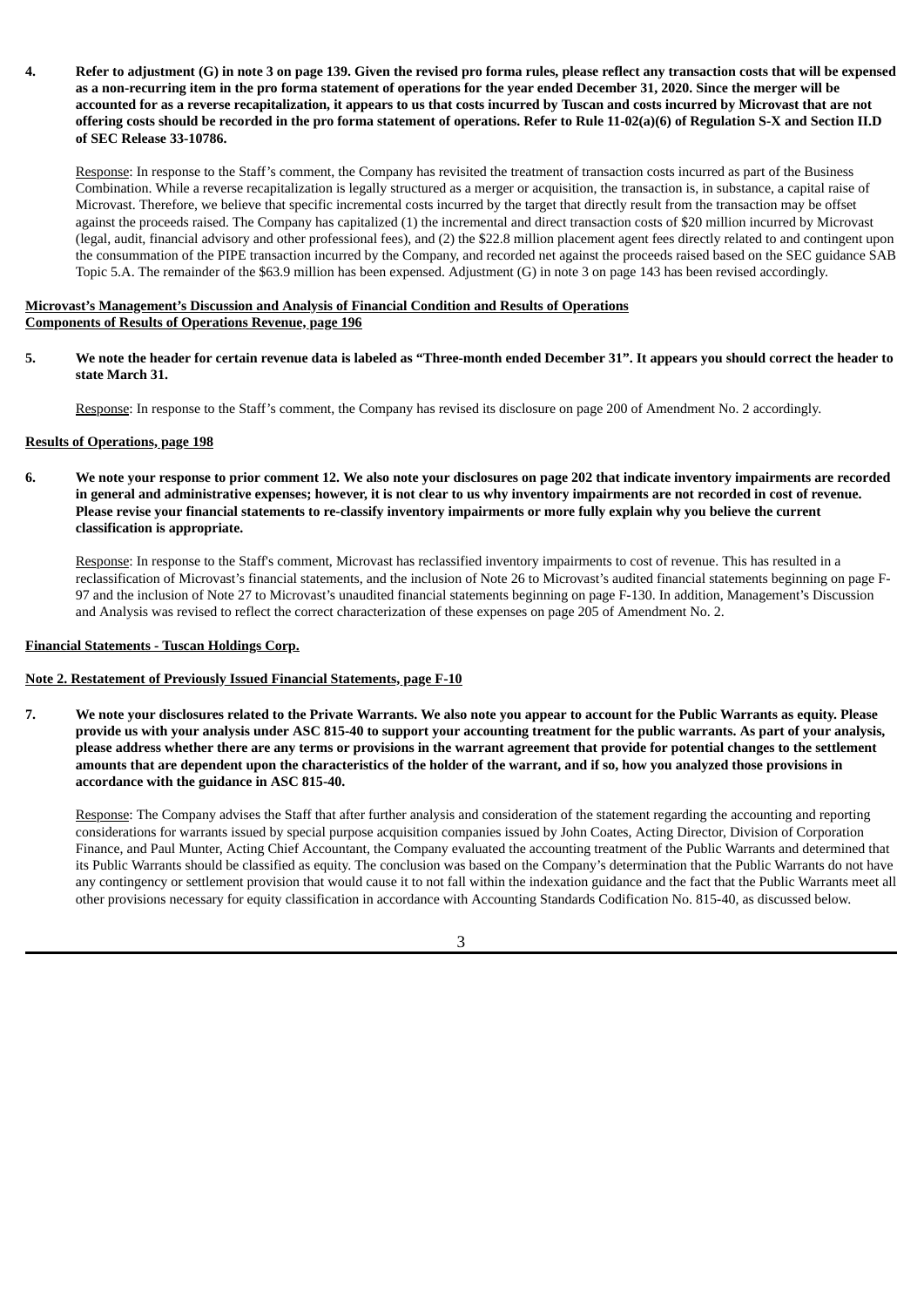#### **Company's Assessment of the Classification of the Public Warrants**

In determining the classification of the Tuscan Warrants included in the Tuscan Units sold in the Company's initial public offering (the "Public Warrants"), management has considered the accounting guidance contained within Accounting Standards Codification No. 815—Derivatives and Hedging ("ASC 815") as well as Accounting Standards Codification No. 480—Distinguishing Liabilities from Equity ("ASC 480"). The Company has undertaken its analysis of the Public Warrants in steps to determine whether the Public Warrants are freestanding or embedded, liabilities in accordance with ASC 480, indexed to the Company's stock, meet the definition of a derivative (if not considered indexed to the Company's stock) or meet the qualifications of equity classification (if indexed to the Company's stock), as summarized below.

The Public Warrants were issued as part of the Public Units issued in the Company's initial public offering. Each Public Warrant entitles the holder to purchase one share of Common Stock at a price of \$11.50 per share, subject to adjustment. The Public Warrants are publicly traded under a separate ticker from the Company's shares of Common Stock and therefore, are considered legally detachable and separable. As such, the Public Warrants are considered to be freestanding instruments, as they are legally detachable from the Public Units and the Common Stock and are separately exercisable.

The Public Warrants do not meet the criteria in ASC 480-10-25 for liability classification and therefore are not within the scope of ASC 480. Specifically:

- 1. The Public Warrants are not mandatorily redeemable.
- 2. The Public Warrants represent an obligation to issue Common Stock of the Company. They do not represent an obligation of the Company to purchase its own equity shares.
- 3. The Public Warrants obligate the Company to issue a fixed number of shares of Common Stock at the exercise price. The adjustment provisions noted in Section 4 of the warrant agreement governing the Public Warrants (the "Warrant Agreement") for stock dividends, split-ups, aggregation of shares, extraordinary dividends and the related adjustments in exercise price may potentially result in a variable number of shares to be issued but as these adjustments are intended to maintain the economic value of the Public Warrants after such significant events, the provisions do not result in the Public Warrants being within the scope of ASC 480. The adjustments in the down round provision also do not result in the warrants being within the scope of ASC 480.

Management next analyzed whether the Public Warrants are indexed to the Company's common stock. In doing so, management evaluated any exercise contingencies and settlement provisions. The Public Warrants can be exercised in increments (for quantities of shares less than the maximum percentage)—they do not have to be exercised all at once. In addition, the holders can sell the shares to stay underneath the beneficial ownership cap. As such, Section 3.3.5 (Maximum Percentage) is not considered to be an exercise contingency. The Company's call option in Section 6.1 (Redemption) of the Warrant Agreement is considered an exercise contingency. An exercise contingency does not preclude an instrument from being considered indexed to an entity's own stock provided that it is not based on either of the following, according to ASC 815- 40-15-7B:

a. An observable market, other than the market for the issuer's stock (if applicable).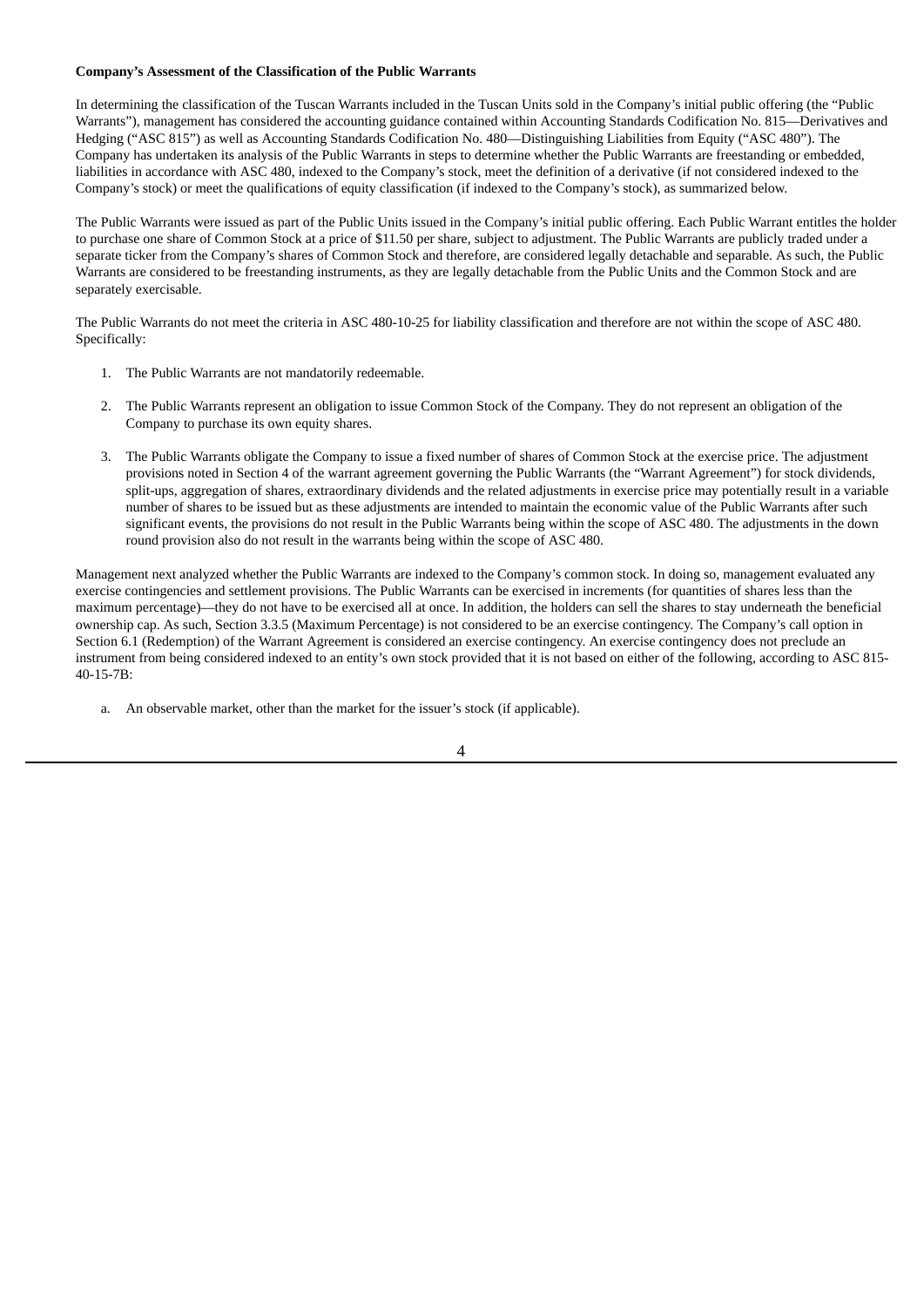b. An observable index, other than an index calculated or measured solely by reference to the issuer's own operations (e.g., sales revenue of the issuer, earnings before interest, taxes, depreciation and amortization of the issuer, net income of the issuer, or total equity of the issuer).

The exercise contingency in Section 6.1 of the Warrant Agreement is not based on an observable market or an observable index, so the evaluation above does not preclude the Public Warrants from being considered indexed to the Company's own stock.

Management analyzed the adjustments to the exercise price under ASC 815-40-15-7. Section 4 (Adjustments) of the Warrant Agreement provides for an adjustment to the number of common shares issuable under the Public Warrants and/or adjustment to the exercise price, in the following provisions:

#### *Anti-Dilution Adjustments*

Stock Dividends; Split Ups. If after the date hereof, and subject to the provisions of Section 4.6 below, the number of outstanding shares of Common Stock is increased by a stock dividend payable in shares of Common Stock, or by a split up of shares of Common Stock, or other similar event, then, on the effective date of such stock dividend, split up or similar event, the number of shares of Common Stock issuable on exercise of each Warrant shall be increased in proportion to such increase in outstanding shares of Common Stock.

Aggregation of Shares. If after the date hereof, the number of outstanding shares of Common Stock is decreased by a consolidation, combination, reverse stock split or reclassification of shares of Common Stock or other similar event, then, on the effective date of such consolidation, combination, reverse stock split, reclassification or similar event, the number of shares of Common Stock issuable on exercise of each Warrant shall be decreased in proportion to such decrease in outstanding shares of Common Stock.

Extraordinary Dividends. If the Company, at any time while the Warrants are outstanding and unexpired, shall pay a dividend or make a distribution in cash, securities or other assets to the holders of the shares of Common Stock or other shares of the Company's capital stock into which the Warrants are convertible (an "Extraordinary Dividend"), then the Warrant Price shall be decreased, effective immediately after the effective date of such Extraordinary Dividend, by the amount of cash and the fair market value (as determined by the Company's Board of Directors, in good faith) of any securities or other assets paid on each share of Common Stock in respect of such Extraordinary Dividend; provided, however, that none of the following shall be deemed an Extraordinary Dividend for purposes of this provision: (a) any adjustment described in subsection 4.1 above, (b) any cash dividends or cash distributions which, when combined on a per share basis with all other cash dividends and cash distributions paid on the Common Stock during the 365-day period ending on the date of declaration of such dividend or distribution does not exceed \$0.50 (as adjusted to appropriately reflect any of the events referred to in other subsections of this Section 4 and excluding cash dividends or cash distributions that resulted in an adjustment to the Warrant Price or to the number of shares of Common Stock issuable on exercise of each Warrant) but only with respect to the amount of the aggregate cash dividends or cash distributions equal to or less than \$0.50, (c) any payment to satisfy the conversion rights of the holders of the shares of Common Stock in connection with a proposed initial Business Combination or (d) any payment in connection with the Company's liquidation and the distribution of its assets upon its failure to consummate a Business Combination. Solely for purposes of illustration, if the Company, at a time while the Warrants are outstanding and unexpired, pays a cash dividend of \$0.35 and previously paid an aggregate of \$0.40 of cash dividends and cash distributions on the Common Stock during the 365-day period ending on the date of declaration of such \$0.35 dividend, then the Warrant Price will be decreased, effectively immediately after the effective date of such \$0.35 dividend, by \$0.25 (the absolute value of the difference between \$0.75 (the aggregate amount of all cash dividends and cash distributions paid or made in such 365-day period, including such \$0.35 dividend) and \$0.50 (the greater of  $(x)$  \$0.50 and  $(y)$  the aggregate amount of all cash dividends and cash distributions paid or made in such 365-day period prior to such \$0.35 dividend)).

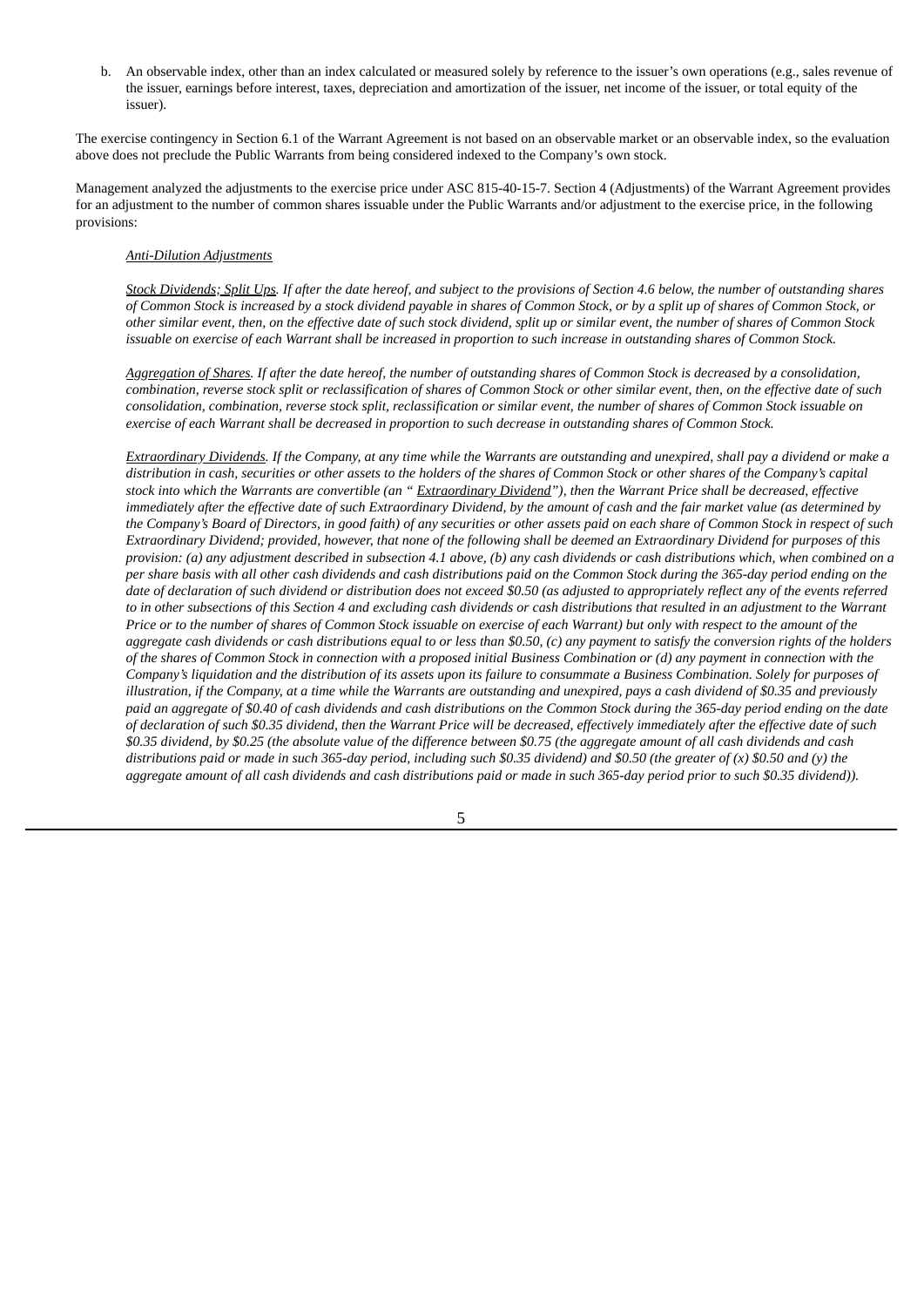Adjustments in Exercise Price. Whenever the number of shares of Common Stock purchasable upon the exercise of the Warrants is adjusted, as provided in Sections 4.1 and 4.2 above, the Warrant Price shall be adjusted (to the nearest cent) by multiplying such Warrant Price immediately prior to such adjustment by a fraction  $(x)$  the numerator of which shall be the number of shares of Common Stock purchasable upon the exercise of the Warrants immediately prior to such adjustment, and (y) the denominator of which shall be the *number of shares of Common Stock so purchasable immediately thereafter.*

Replacement of Securities upon Reorganization, etc. In case of any reclassification or reorganization of the outstanding shares of Common Stock (other than a change covered by Section 4.1, 4.2 or 4.3 hereof or that solely affects the par value of the Common Stock), or in the case of any merger or consolidation of the Company with or into another corporation (other than a consolidation or merger in which the Company is the continuing corporation and that does not result in any reclassification or reorganization of the outstanding Common Stock), or in the case of any sale or conveyance to another corporation or entity of the assets or other property of the Company as an entirety or substantially as an entirety in connection with which the Company is dissolved, the Warrant holders shall thereafter have the right to purchase and receive, upon the basis and upon the terms and conditions specified in the Warrants and in lieu of the shares of Common Stock of the Company immediately theretofore purchasable and receivable upon the exercise of the rights represented thereby, the kind and amount of shares of stock or other securities or property (including cash) receivable upon such reclassification, reorganization, merger or consolidation, or upon a dissolution following any such sale or transfer, that the Warrant holder would have received if such Warrant holder had exercised his, her or its Warrant(s) immediately prior to such event. If any reclassification also results in a change in the Common Stock covered by Section 4.1, 4.2 or 4.3, then such adjustment shall be made pursuant to Sections 4.1, 4.2, 4.3, 4.4 and this Section 4.5. The provisions of this Section 4.5 shall similarly apply to successive reclassifications, reorganizations, mergers or consolidations, sales or other transfers. In no event will the Warrant Price be reduced to less than the par value per share *issuable upon exercise of the Warrant.*

Stock Dividends: Split-Ups; Aggregation of Shares; Extraordinary Dividends; and the related Adjustments in Exercise Price: ASC 815-40-55-42 states that for these types of events, if the adjustment to the strike price is based on a mathematical formula that determines the direct effect that the occurrence of such dilutive events should have on price of the underlying shares, this does not preclude an instrument from being considered indexed to the Company's own stock, as the only variables that could affect the settlement amount would be inputs to the fair value of a fixed-forfixed option on equity shares. As a result, these sections do not preclude the Public Warrants from being considered indexed to the Company's own stock.

Other Events: In case any event shall occur affecting the Company as to which none of the provisions of preceding subsections of this Section 4 are strictly applicable, but which would require an adjustment to the terms of the Warrants in order to (i) avoid an adverse impact on the Warrants and (ii) effectuate the intent and purpose of this Section 4, then, in each such case, the Company shall appoint a firm of independent public accountants, investment banking or other appraisal firm of recognized national standing, which shall give its opinion as to whether or not any adjustment to the rights represented by the Warrants is necessary to effectuate the intent and purpose of this Section 4 and, if they determine that an adjustment is necessary, the terms of such adjustment; provided, however that under no circumstances shall the Warrants be adjusted pursuant to this Section 4 as a result of any issuance of securities in connection with the Business Combination. The Company shall adjust the terms of the Warrants in a manner that is consistent with any adjustment *recommended in such opinion.*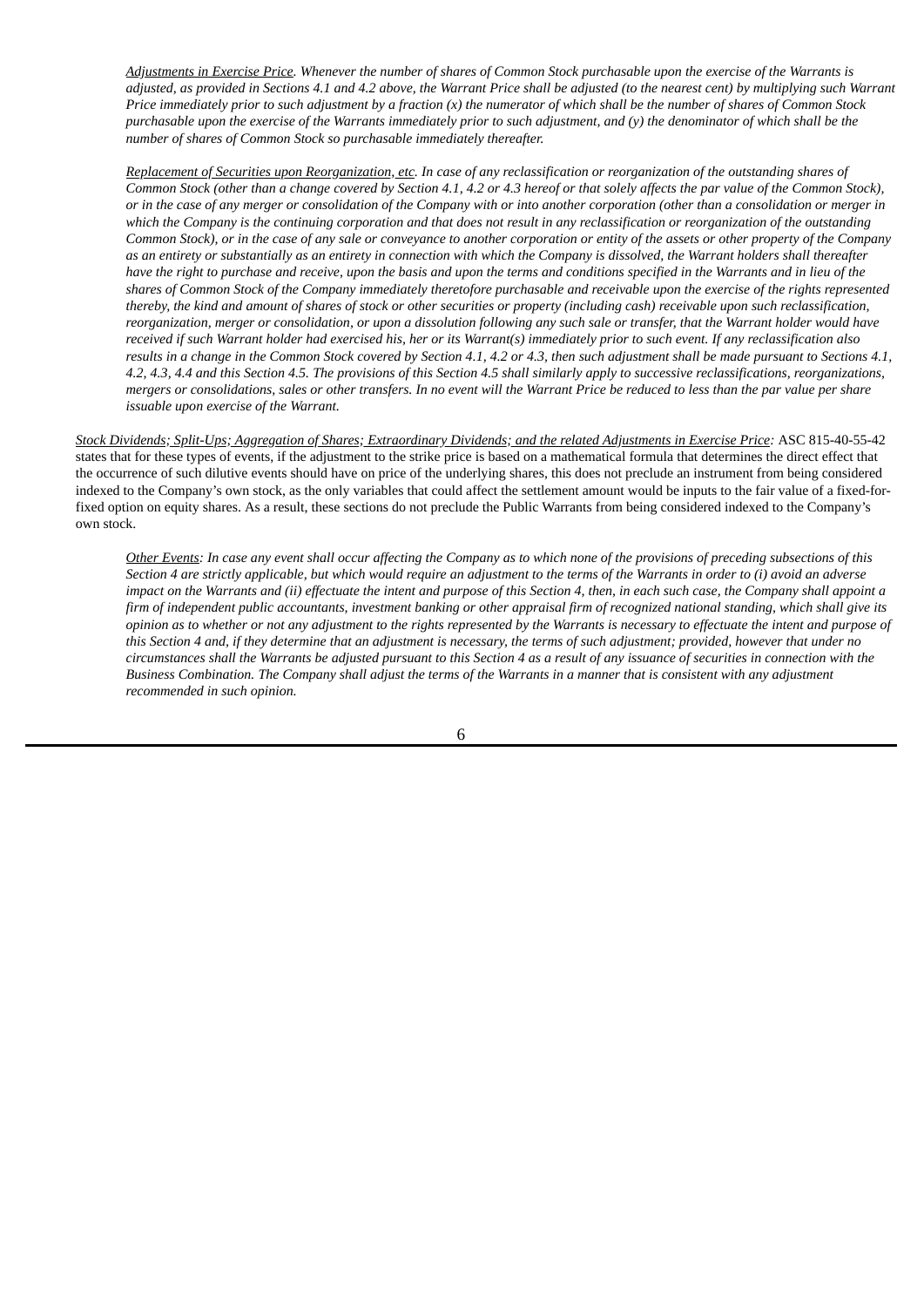ASC 815-40-15-7H states that some equity-linked financial instruments contain provisions that provide an entity with the ability to unilaterally modify the terms of the instrument at any time, provided that such modification benefits the counterparty. For example, the terms of a convertible debt instrument may explicitly permit the issuer to reduce the conversion price at any time to induce conversion of the instrument. For purposes of this analysis, such provisions do not affect the determination of whether an instrument (or embedded feature) is considered indexed to an entity's own stock. The above clause is considered to be a subjective modification clause, whereby the Company has the ability to modify the terms of the Warrant Agreement. Although the modified terms are not yet known, they are considered to benefit the holder of the Public Warrants. As a result, this section does not preclude the Public Warrants from being considered indexed to the Company's own stock.

*Evaluation of Classified in Stockholders' Equity (ASC 815-40-25)*

ASC 815-40-25-1 and 25-2 provide the general framework for determining whether an instrument that is considered indexed to an issuer's own stock should be classified as a liability (or in some cases, an asset) or equity.

The initial balance sheet classification of contracts generally is based on the concept that:

- a. Contracts the require net cash settlement are assets or liabilities
- b. Contracts that require settlement in shares are equity instruments.

Further, an entity shall observe both of the following:

- a. If the contract provides the counterparty with the choice of net cash settlement or settlement in shares, Subtopic ASC 815-40-25 assumes net cash settlement.
- b. If the contract provides the entity with a choice of net cash settlement or settlement in shares, ASC 815-40-25 assumes settlement in shares.

Therefore, contracts that are settled by gross physical delivery of shares or net share settlement may be equity instruments. Contracts that require or permit the investor to require a reporting entity to net cash settle are accounted for as assets or liabilities at fair value with changes in fair value recorded in earnings. Contracts that a reporting entity could be required to settle in cash should be accounted for as an asset or liability at fair value, regardless of whether net cash settlement would only occur under a remote scenario.

For a shares-settled contract to be classified as equity, each of the following additional conditions in ASC 815-40-25 (post-adoption of ASC 2020- 06) must also be met to ensure that the issuer has the ability to settle the contract in shares (all of the conditions must be met).

a. Settlement permitted in unregistered shares. The contract permits the entity to settle in unregistered shares.

The settlement of the Public Warrants in unregistered shares is permitted. Section 3.3.2 of the Warrant Agreement discusses the registration of Common Stock as needed to fulfill the exercise of the Public Warrants. Under no circumstances would the Company be required to net cash settle.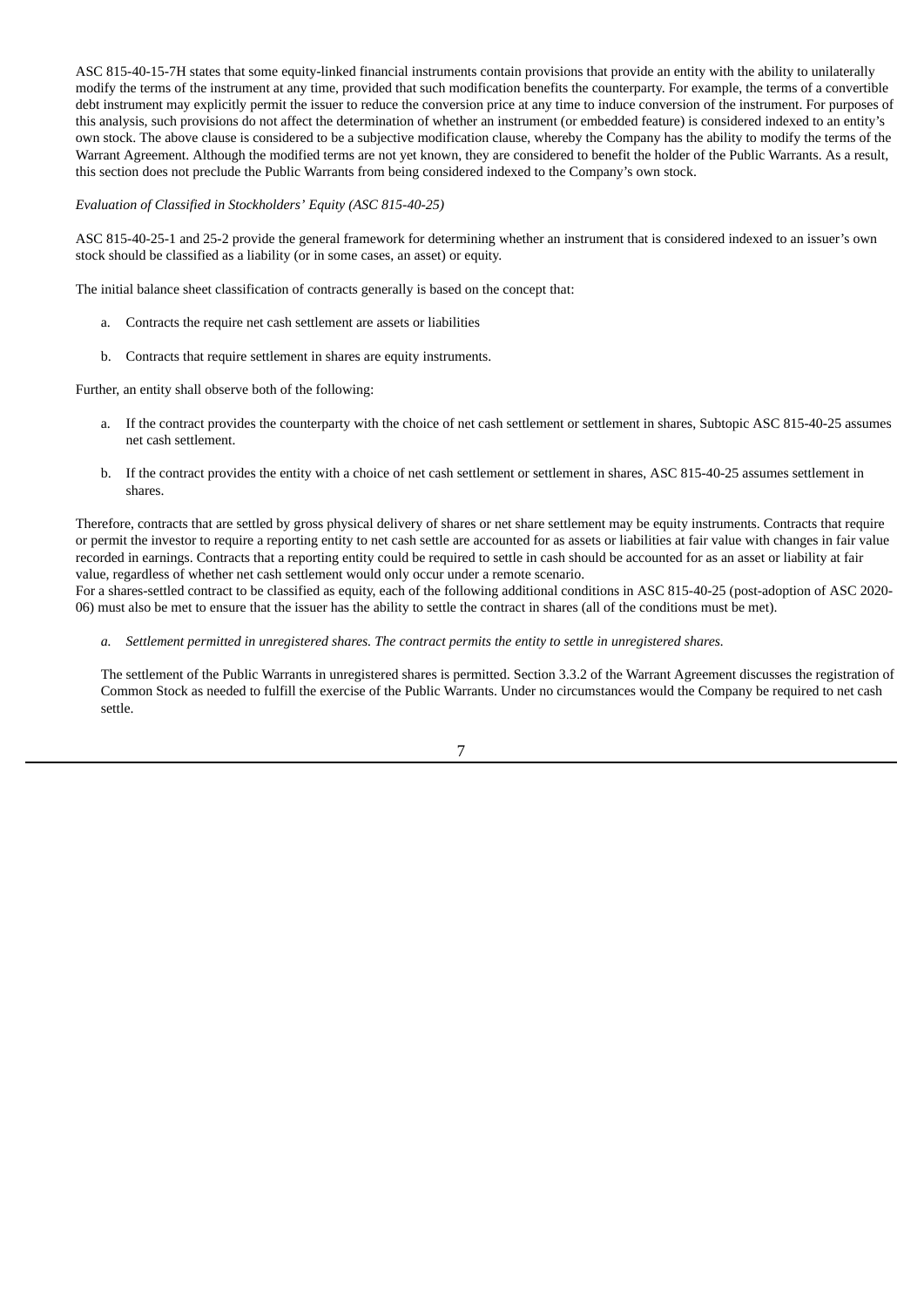b. Entity has sufficient authorized and unissued shares. The entity has sufficient authorized and unissued shares available to settle the contract after considering all other commitments that may require the issuance of stock during the maximum period the derivative *instrument could remain outstanding.*

The Company has sufficient authorized and unissued shares available to settle the contract after considering all other commitments that may require the issuance of stock during the maximum period the derivative instrument could remain outstanding.

c. Contract contains an explicit share limit. The contract contains an explicit limit on the number of shares to be delivered in a share *settlement.*

The contract contains an explicit limit on the number of shares to be delivered in a share settlement.

d. No required cash payment if entity fails to timely file. There are no required cash payments to the counterparty in the event the entity fails *to make timely filings with the Securities and Exchange Commission (SEC).*

Section 3.3.2 of the Warrant Agreement explicitly states that under no circumstance should cash payment be required.

*e. No cash-settled top-off or make-whole provisions. There are no cash settled top-off or make-whole provisions.*

There is no clause that would require cash payment of any kind (refer to Section 3.3.2 of the Warrant Agreement).

f. No counterparty rights rank higher than shareholder rights. There are no provisions in the contract that indicate that the counterparty *has rights that rank higher than those of a shareholder of the stock underlying the contract.*

Section 7.1 of the Warrant Agreement indicates that the warrant holders do not have any of the rights of a stockholder and therefore, do not have rights that rank higher than that of a stockholder.

q. No collateral required. There is no requirement in the contract to post collateral at any point or for any reason.

No collateral required to settle the outstanding Public Warrants.

These conditions are intended to identify situations in which net cash settlement could be forced upon the issuer by investors or in any other circumstance, regardless of likelihood, except for (1) liquidation of the company or (2) a change in control in which the company's shareholders also receive cash.

## Conclusion

Based on the analysis performed above, management has concluded that the Public Warrants are indexed to the Company's Common Stock and meet each of the specific criteria to be classified as equity instruments. Different from the Public Warrants, the Private Warrants are not subject to the Redemption clause if the Private Warrants are held by the initial purchasers or the permitted transferees. When the Private Warrants are transferred from an original holder to a new third party holder who does not qualify as a permitted transferee, they will permanently become Public Warrants. The potential changes to settlement amounts dependent upon different holders preclude the Private Warrants from being indexed to the Company's own shares and thus such warrants are classified as liability measured at fair value. The Company also evaluated whether settlement alternatives of the Public Warrants change based on who holds the warrants and concluded that no such provision exists.

## **Condensed Consolidated Statements of Changes in Stockholders' (Deficit) Equity, page F-34**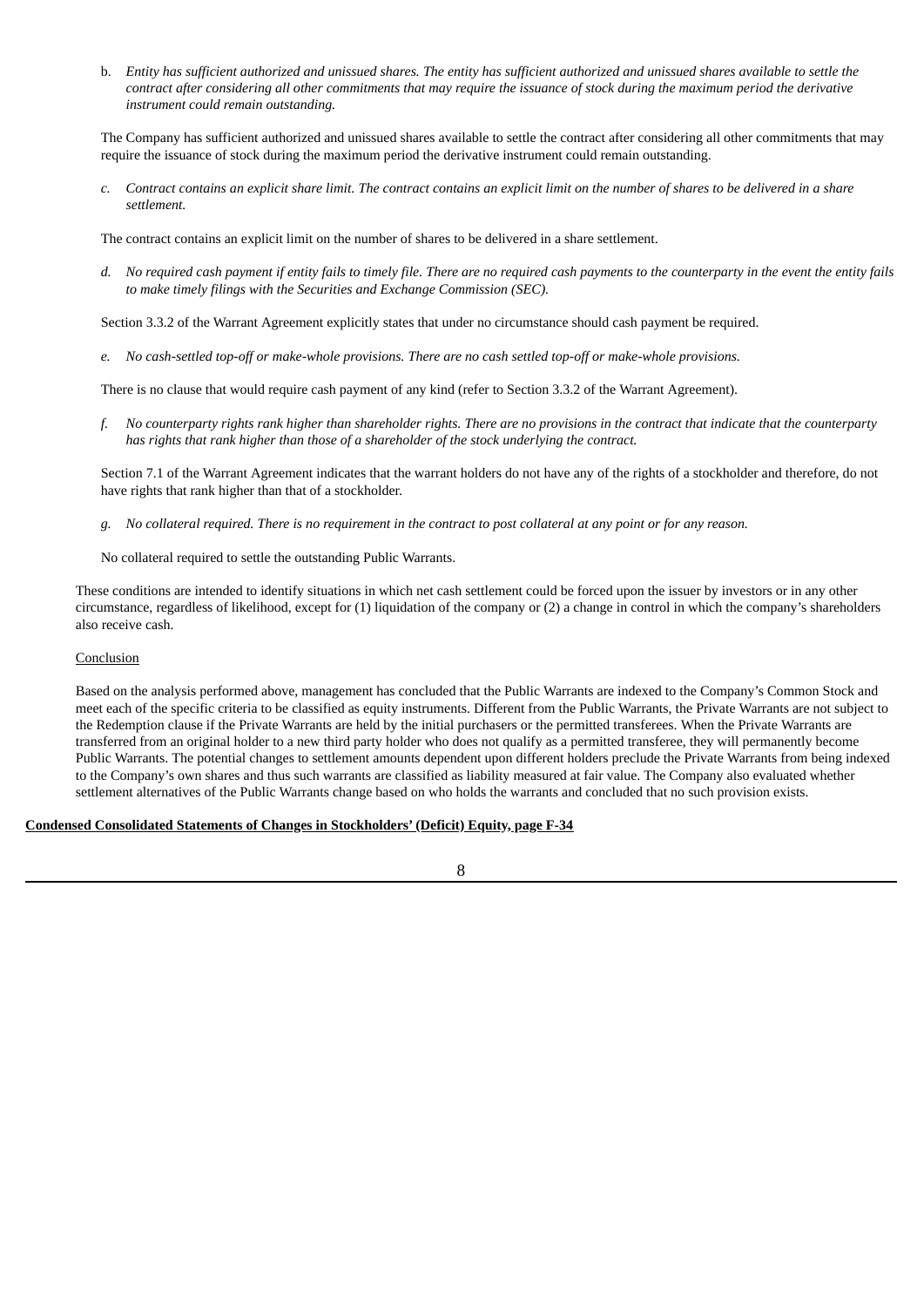8. Please more fully explain how you determined the change in value of common stock subject to possible redemption during the three months ended March 31, 2021 that resulted in stockholders' (deficit) equity declining below \$5 million. In addition, based on the disclosures, in note 1 on page F-37 and throughout the filing, that the Company will proceed with a Business Combination only if the Company has net tangible assets of at least \$5 million, please more fully explain why you believe the Business Combination can proceed.

Response: The Public Shares subject to redemption are recorded at redemption value and classified as temporary equity in accordance with the Accounting Standards Codification ("ASC") Topic 480 "Distinguishing Liabilities from Equity." The Company determined the Common Stock subject to redemption to be equal to the redemption value of approximately \$10.21 per share of Common Stock while also taking into consideration a redemption cannot result in net tangible assets being less than \$5,000,001. Upon considering the impact of the PIPE Financing and associated PIPE Subscription Agreements, it was concluded that the redemption value should include all the Public Shares resulting in the Common Stock subject to possible redemption being equal to \$281,764,233 as of March 31, 2021. This resulted in a measurement adjustment to the initial carrying value of the Common Stock subject to redemption with the offset recorded to additional paid-in capital and accumulated deficit.

The Company's Charter currently states that prior to the consummation of any business combination, the Corporation shall either (i) submit such business combination to its stockholders for approval pursuant to the proxy rules promulgated under the Exchange Act or (ii) provide all holders of its Common Stock with the opportunity to sell their shares to the Company, effective upon consummation of such business combination, for cash through a tender offer pursuant to the tender offer rules promulgated under the Exchange Act. In addition, the Charter states that the Company will not consummate any business combination unless it has net tangible assets of at least \$5,000,001 upon consummation of such business combination.

Since the sole purpose of the Company is to effect a merger, share exchange, asset acquisition, stock purchase, recapitalization, reorganization or other similar business combination with one or more businesses or entities, the Charter limits the number of Public Shares that may be converted into cash without failing to maintain the \$5,000,001 minimum net tangible assets requirement. In the event, in connection with a business combination, holders of Public Shares elect to convert such number of Public Shares as would cause the Company's net tangible assets to fall below the minimum \$5,000,001 requirement, the business combination would not occur. The foregoing notwithstanding, the Company considers all committed sources of capital that would be available to it in its measurement of redeemable shares, which may be important information to investors.

The guidance the Company principally relies upon is the following sections of ASC 480-10-S99:

If an equity instrument subject to ASR 268 is currently redeemable (for example, at the option of the holder), it should be adjusted to its maximum redemption amount at the balance sheet date. If the maximum redemption amount is contingent on an index or other similar variable (for example, the fair value of the equity instrument at the redemption date or a measure based on historical EBITDA), the amount presented in temporary equity should be calculated based on the conditions that exist as of the balance sheet date.

If it is probable that the equity instrument will become redeemable (for example, when the redemption depends solely on the passage of time), the SEC staff will not object to either of the following measurement methods provided the method is applied consistently:

b. Recognize changes in the redemption value (for example, fair value) immediately as they occur and adjust the carrying amount of the instrument to equal the redemption value at the end of each reporting period. This method would view the end of *the reporting period as if it were also the redemption date for the instrument.*

If classification of an equity instrument as temporary equity is no longer required (if, for example, a redemption feature lapses, or there is a modification of the terms of the instrument), the existing carrying amount of the equity instrument should be reclassified to permanent equity at the date of the event that caused the reclassification. Prior financial statements are not adjusted. Additionally, the SEC staff believes that it would be inappropriate to reverse any adjustments previously recorded to the carrying amount of the equity instrument *(pursuant to paragraphs 14–16) in conjunction with such reclassifications.*

The Company believes that the above guidance applies to the Company, since the Company is precluded from converting Public Shares in connection with a business combination if converting all of the Public Shares for which conversion has been requested would cause the Company to fall below the requirement that it maintains at least \$5,000,001 of minimum net tangible assets upon the consummation of a business combination. Accordingly, the Company has determined that adjusting Public Shares to the maximum number of shares redeemable at each balance sheet date is consistent with the above guidance.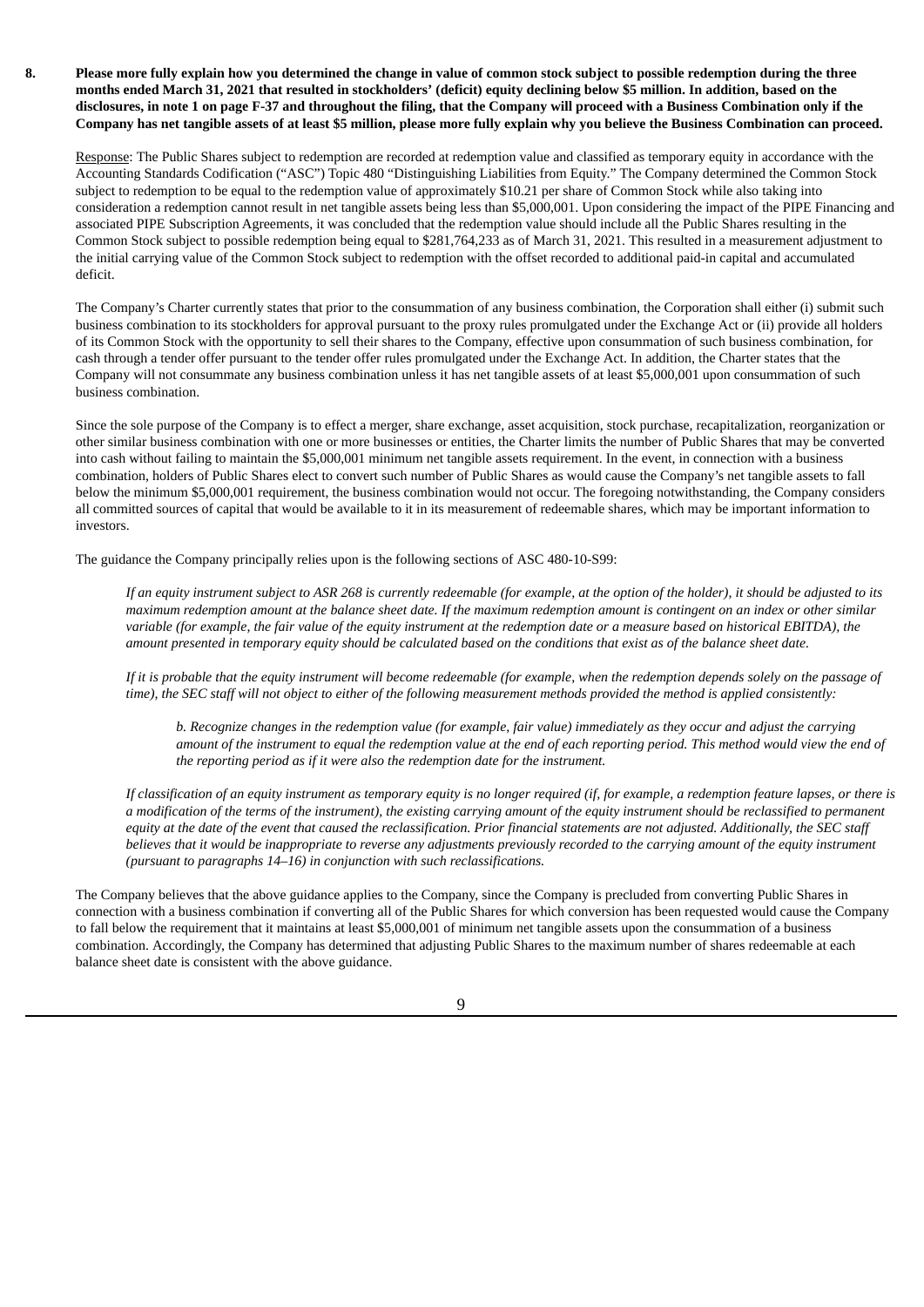Further, based on the Company's having entered into the PIPE Subscription Agreements with the PIPE Investors in the PIPE Financing, the Company has determined that, based on the investors' contractual obligations under the PIPE Subscription Agreements, on the date that the Business Combination is consummated, the Company will be able to maintain the minimum required \$5,000,001 in tangible net assets and will have the ability to convert all of the Public Shares. As such, in accordance with the guidance and based on the Company having entered into the PIPE Subscription Agreements for the PIPE Financing, all of the redeemable Public Shares should be classified outside of permanent equity, as temporary equity, with the offset recorded to additional paid-in capital and accumulated deficit.

In response to the Staff's comment, the Company has revised its disclosure on pages 2, 21, 22, 24, 25, 94, 97, 121, 162, 164 and F-29 of Amendment No. 2 to clarify that, pursuant to the Charter, the requirement that the Company has net tangible assets of at least \$5,000,001 is measured upon consummation of a business combination, and not at any time prior thereto. As disclosed on the Unaudited Pro Forma Condensed Combined Balance Sheet of the Company as of March 31, 2021 on page 138 of Amendment No. 2, after giving effect to the Business Combination and the other transactions contemplated by the Merger Agreement, the Company's pro forma combined total stockholders' equity of \$782.5 million and \$505.4 million under the no Conversion and maximum Conversions scenarios, respectively, well exceeds the net tangible assets requirement under the Charter.

## **General**

9. We note the disclosure that you received stockholder approval for an additional extension of the date by which you must complete a business combination to July 31, 2021. In your Form 8-K filed April 28, 2021, you disclose that you did not receive the approval of 65% of the shares necessary to approve the Extension Amendment Proposal. You also disclose that the 65% threshold in Article Sixth of your certificate of incorporation will not be applicable and that as of May 1, 2021, the Extension Amendment Proposal may be approved by a simple majority of the shares. On May 10, 2021, it appears that the Extension Amendment Proposal was approved using the majority approval standard. Please provide a discussion of the interpretation of your certificate that resulted in the change to the number of shares required to approve the Extension Amendment and the risk that a court could view this differently and determine that you were not permitted to operate after the expiration date of the SPAC. Also discuss the potential consequences should a court disagree with your **interpretation of your certificate of incorporation.**

Response: As disclosed in the Company's Form 8-K filed on April 28, 2021, at the time the Company's annual meeting of stockholders was convened on April 28, 2021, a quorum representing at least a majority of shares outstanding on the record date of March 17, 2021 was present in person or by proxy. At that time, however, the holders of 65% of the outstanding shares of the Common Stock on the record date had not yet approved the Extension Amendment Proposal.

Article Sixth of the Charter provides that "no amendment to this Article Sixth shall be effective during the 'Target Business Acquisition Period' unless approved by the affirmative vote of the holders of at least sixty-five percent (65%) of the then outstanding shares of the Company's common stock." Article Sixth of the Charter defines "Target Business Acquisition Period" as "the period from the effectiveness of the registration statement on Form S-1 (the 'Registration Statement') filed with the Securities and Exchange Commission (the 'Commission') in connection with the [Company's] initial public offering ('IPO') up to and including the first to occur of (a) a Business Combination or (b) the Termination Date (defined below)." Because the Business Combination has not yet occurred, the "Target Acquisition Period" and therefore the 65% stockholder vote required to amend Article Sixth of the Charter, ends on the "Termination Date." This construction is consistent with the holdings of the Delaware Supreme Court. *Centaur Partners, IV v. Nat'l Intergroup, Inc.*, 582 A.2d 923, 927 (Del. 1990) ("[H]igh vote requirements which purport to protect minority shareholders by disenfranchising the majority, must be clear and unambiguous" and "[t]here must be no doubt that the shareholders intended that a supermajority would be required.").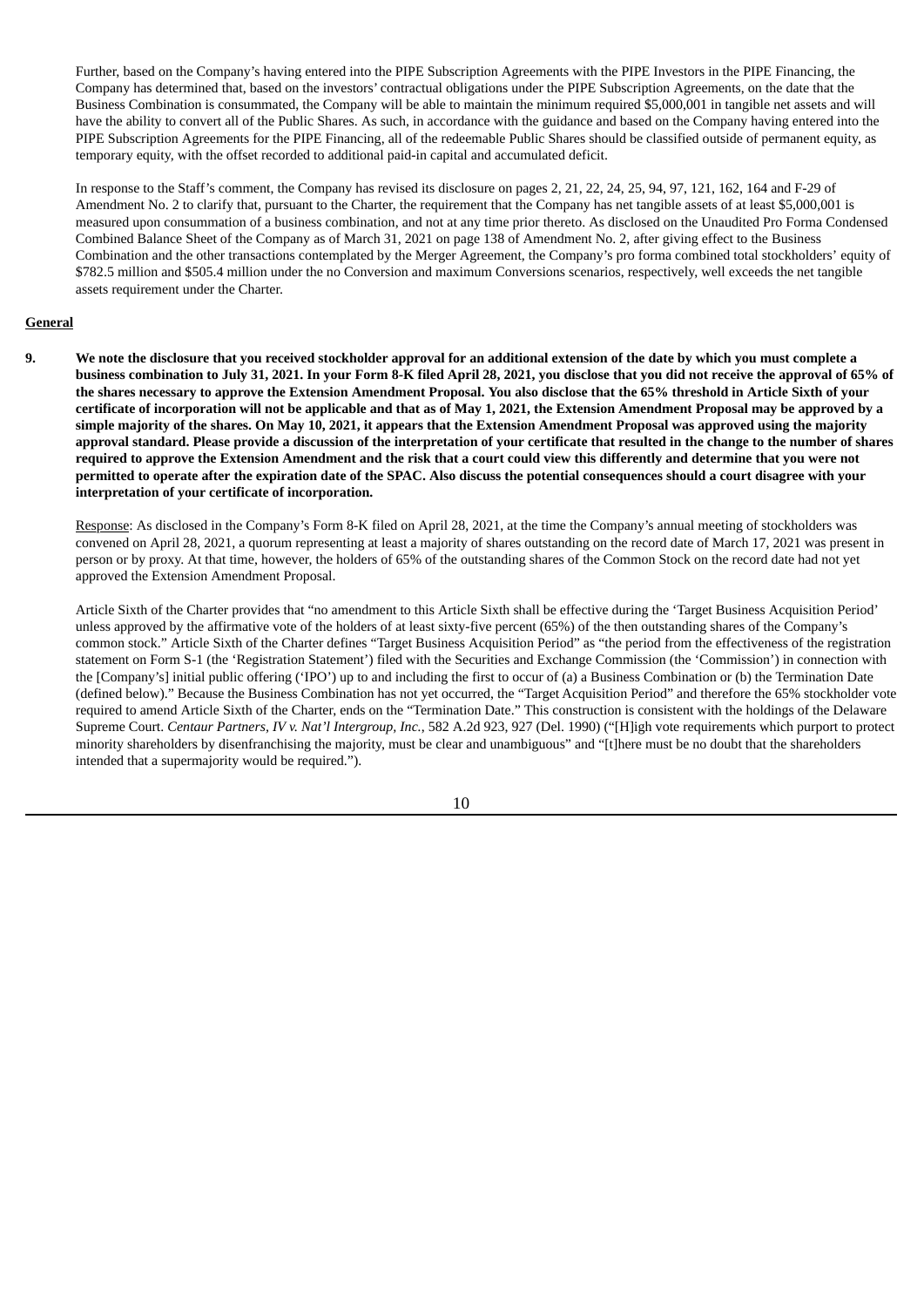As described elsewhere in the Proxy Statement, the Extension Amendment Proposal sought to extend the date by which the Company must complete its initial business combination from April 30, 2021 to July 31, 2021 by modifying the definition of "Termination Date" (as defined in Article Sixth of the Charter in effect at the time of the Annual Meeting of Stockholders and its adjournment) from April 30, 2021 to July 31, 2021. The "Termination Date" was defined as April 30, 2021. Accordingly, from and after May 1, 2021 (the day after April 30, 2021), the 65% stockholder vote required to amend Article Sixth of the Charter was no longer applicable, such that the stockholder vote required by Section 242 of the DGCL (a majority of the outstanding shares of the Common Stock on the record date) was required to approve the Extension Amendment Proposal. As disclosed in the Company's Form 8-K filed on May 11, 2021, on May 10, 2021 at the reconvened annual meeting of stockholders, the Company's stockholders approved the Extension Amendment Proposal by the vote required by Section 242 of the DGCL.

In connection with the Annual Meeting of Stockholders, and as described in the Company's proxy statement for the annual meeting of stockholders, the Company provided the holders of Public Shares the opportunity to have their shares redeemed for cash. The holders of only an aggregate of 13,290 Public Shares exercised their right to redeem their shares for cash.

The Company believes that its interpretation of Article Sixth of the Charter with respect to the vote of stockholders required to approve the Extension Amendment Proposal is reasonable based on a plain reading of the relevant language of said Article Sixth, especially in light of the Delaware Supreme Court's holdings described above. If, prior to the consummation of the Business Combination, a stockholder were to challenge the Company's interpretation of Article Sixth of the Charter in a court of competent jurisdiction, and such court were to hold that the vote of the holders of 65% of the outstanding shares of the Common Stock (rather than the vote required by Section 242 of the DGCL) was required to approve the Extension Amendment Proposal, however, then the Extension Amendment Proposal would not have been approved by the Company's stockholders. If the Extension Amendment Proposal was not approved by the Company's stockholders, then the "Termination Date" as defined in Article Sixth of the Charter would have occurred on April 30, 2021 and the Company would have been required to, as provided in Article Sixth of the Charter: "(i) cease all operations except for the purposes of winding up, (ii) as promptly as reasonably possible but not more than ten (10) business days thereafter, redeem 100% of the IPO Shares for cash for a redemption price per share equal to the amount then held in the Trust Account…, subject to applicable law, and (iii) as promptly as reasonably possible following such redemption, subject to approval of the [Company's] then stockholders and subject to the requirements of the [D]GCL, including the adoption of a resolution by the Board pursuant to Section 275(a) of the [D]GCL finding the dissolution of the [Company] advisable and the provision of such notices as are required by said Section 275(a) of the [D]GCL, dissolve and liquidate, subject (in the case of clauses (ii) and (iii) above) to the [Company's] obligations under the [D]GCL to provide for claims of creditors and other requirements of applicable law."

If a court were to disagree with the Company's interpretation after the consummation of the Business Combination, then the Company may be subject to claims for rescission or voiding of the Extension Amendment Proposal or rescissory damages. Under Delaware law, rescission generally is appropriate only where the status quo can be restored; from and after the consummation of the Business Combination, the Company believes that this would be impracticable or impossible. The Company further believes that rescission would be inequitable because of our stockholders' ability to convert Public Shares into cash in connection with the vote on the Extension Amendment Proposal prior to, or in connection with the vote on the Business Combination Proposal upon, the consummation or the Business Combination. Although rescissory damages may be available where restoration of the status quo is impracticable or impossible, but is otherwise justified, it is an exceptional remedy under Delaware law. Further, the Company believes that significant rescissory damages would be inappropriate given the Company's stockholders' ability to convert Public Shares into cash as described above.

In response to the Staff's comment, the Company has revised its disclosure on pages 164 and 165 of Amendment No. 2 to discuss the Company's interpretation of Article Sixth of the Charter, the risk that a court could disagree with the Company's interpretation and the potential consequences should a court disagree the Company's interpretation.

\* \* \*